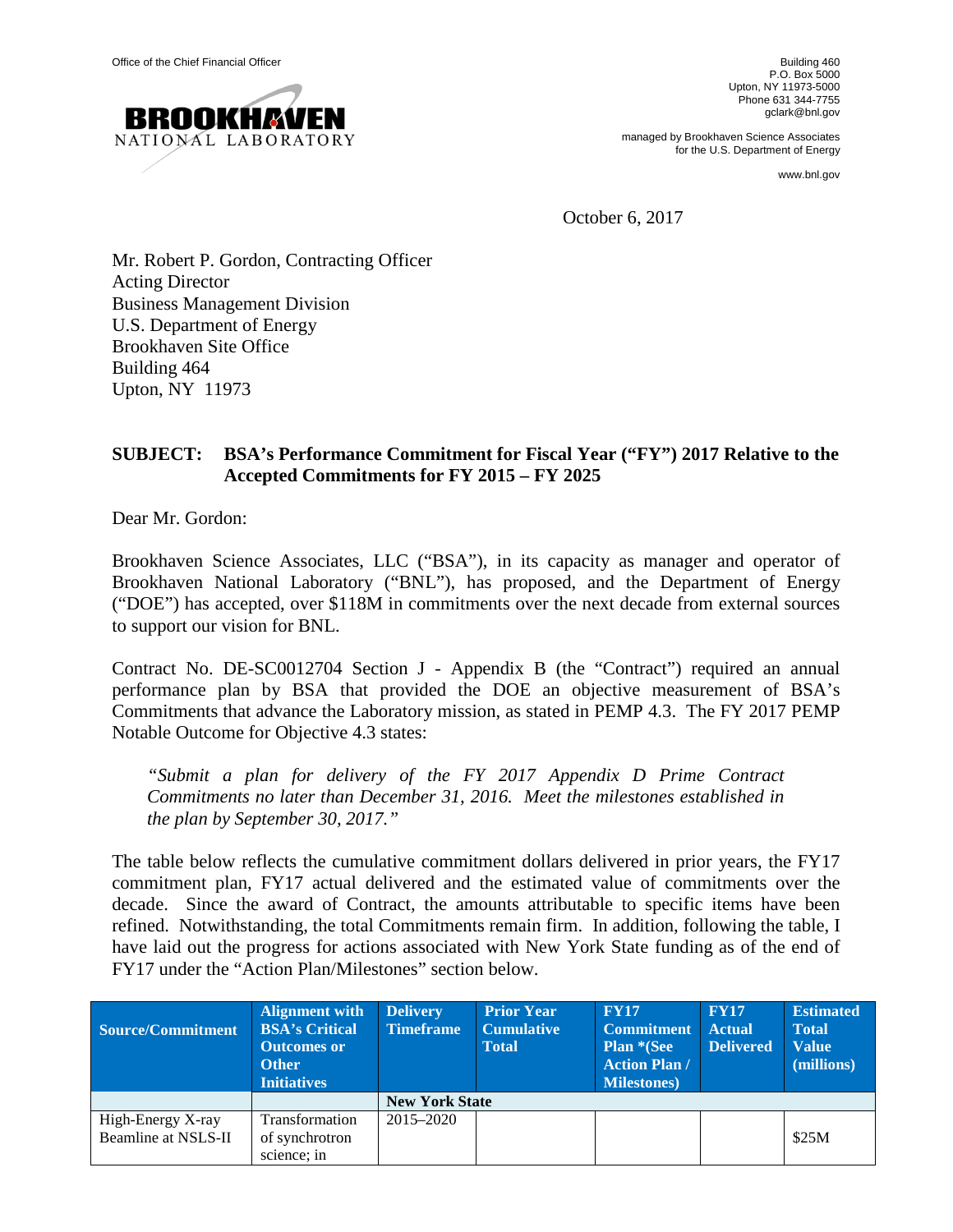| <b>Source/Commitment</b>                       | <b>Alignment with</b><br><b>BSA's Critical</b><br><b>Outcomes or</b> | <b>Delivery</b><br><b>Timeframe</b>      | <b>Prior Year</b><br><b>Cumulative</b><br><b>Total</b> | <b>FY17</b><br><b>Commitment</b><br>Plan *(See | <b>FY17</b><br><b>Actual</b><br><b>Delivered</b> | <b>Estimated</b><br><b>Total</b><br><b>Value</b> |
|------------------------------------------------|----------------------------------------------------------------------|------------------------------------------|--------------------------------------------------------|------------------------------------------------|--------------------------------------------------|--------------------------------------------------|
|                                                | <b>Other</b><br><b>Initiatives</b>                                   |                                          |                                                        | <b>Action Plan /</b><br><b>Milestones</b> )    |                                                  | (millions)                                       |
|                                                | operando/in situ                                                     |                                          |                                                        |                                                |                                                  |                                                  |
|                                                | energy science                                                       |                                          |                                                        |                                                |                                                  |                                                  |
| <b>Energy Recovery</b>                         | Origins of matter                                                    | $2015 - 2020$                            |                                                        |                                                |                                                  | \$25M                                            |
| Linac (ERL)                                    | and mass                                                             |                                          |                                                        |                                                |                                                  |                                                  |
| <b>Establish Big Data</b><br>Consortium-Center | Data-driven                                                          | 2015-2020                                |                                                        |                                                |                                                  | \$15M                                            |
| for Data-Driven                                | discovery                                                            |                                          |                                                        |                                                |                                                  |                                                  |
| Discovery (CD3)                                |                                                                      |                                          |                                                        |                                                |                                                  |                                                  |
|                                                | <b>NYS Total</b>                                                     |                                          | N/A                                                    | \$2.0M                                         | \$12.928M                                        | \$65.0M                                          |
|                                                |                                                                      |                                          | <b>Brookhaven Science Associates</b>                   |                                                |                                                  |                                                  |
| Capitalize Agreements                          | Growth in WFO,                                                       | 2015-2025                                |                                                        |                                                |                                                  | \$3.2M                                           |
| for Commercializing                            | energy                                                               |                                          |                                                        |                                                |                                                  |                                                  |
| Technology (ACT)                               | technology;                                                          |                                          |                                                        |                                                |                                                  |                                                  |
| and non-federal Work                           | workforce                                                            |                                          |                                                        |                                                |                                                  |                                                  |
| for Others (WFO) to<br>accelerate Laboratory   | development;<br>community                                            |                                          |                                                        |                                                |                                                  |                                                  |
| growth agenda                                  | relations                                                            |                                          |                                                        |                                                |                                                  |                                                  |
| STEM education and                             | Workforce                                                            | 2015-2025                                |                                                        |                                                |                                                  | \$2.0M                                           |
| community outreach                             | development;                                                         |                                          |                                                        |                                                |                                                  |                                                  |
|                                                | community                                                            |                                          |                                                        |                                                |                                                  |                                                  |
|                                                | relations                                                            |                                          |                                                        |                                                |                                                  |                                                  |
| Laboratory employee                            | Workforce                                                            | 2015-2025                                |                                                        |                                                |                                                  | \$1.22M                                          |
| college scholarships                           | attraction and<br>retention                                          |                                          |                                                        |                                                |                                                  |                                                  |
| <b>Laboratory Director</b>                     | All Critical                                                         | 2015-2025                                |                                                        |                                                |                                                  | \$15.78M                                         |
| discretionary funds                            | Outcomes                                                             |                                          |                                                        |                                                |                                                  |                                                  |
|                                                |                                                                      |                                          |                                                        |                                                |                                                  |                                                  |
|                                                | <b>BSA Total</b>                                                     | <b>Stony Brook University</b>            | \$5.829M                                               | \$2.0M                                         | \$2.136M                                         | \$22.2M                                          |
| <b>Stony Brook-BNL</b>                         | Synchrotron                                                          | 2015-2025                                |                                                        |                                                |                                                  | \$26.2M                                          |
| Joint Appointments                             | Sciences; Energy                                                     |                                          |                                                        |                                                |                                                  |                                                  |
|                                                | Sciences; High-                                                      |                                          |                                                        |                                                |                                                  |                                                  |
|                                                | <b>Energy Physics</b>                                                |                                          |                                                        |                                                |                                                  |                                                  |
|                                                | (HEP);                                                               |                                          |                                                        |                                                |                                                  |                                                  |
|                                                | Environmental;<br>Data-driven                                        |                                          |                                                        |                                                |                                                  |                                                  |
|                                                | Discovery                                                            |                                          |                                                        |                                                |                                                  |                                                  |
| <b>Stony Brook-BNL</b>                         | All Science                                                          | 2015-2025                                |                                                        |                                                |                                                  | \$2M                                             |
| Seed Grant Program                             | Critical                                                             |                                          |                                                        |                                                |                                                  |                                                  |
| and other related                              | <b>Outcomes</b>                                                      |                                          |                                                        |                                                |                                                  |                                                  |
| support                                        |                                                                      |                                          |                                                        |                                                |                                                  |                                                  |
|                                                | <b>Stony Brook Total</b>                                             |                                          | \$5.694M                                               | \$2.7M                                         | \$5.839M                                         | \$28.2M                                          |
| Partner Universities -                         | Transformation                                                       | <b>Partner Universities</b><br>2015-2020 |                                                        |                                                |                                                  | \$3.0M                                           |
| <b>BNL</b> Joint                               | of synchrotron                                                       |                                          |                                                        |                                                |                                                  |                                                  |
| Appointments                                   | science; in                                                          |                                          |                                                        |                                                |                                                  |                                                  |
|                                                | operando/in situ                                                     |                                          |                                                        |                                                |                                                  |                                                  |
|                                                | energy science                                                       |                                          |                                                        |                                                |                                                  |                                                  |
|                                                | <b>Partner Universities Total</b>                                    |                                          | \$1.948M                                               | \$.7M                                          | \$1.849M                                         | \$3.0M                                           |
|                                                |                                                                      |                                          |                                                        |                                                |                                                  |                                                  |
| <b>GRAND TOTAL</b>                             |                                                                      |                                          | \$13.471M                                              | \$7.4M                                         | \$22.752M                                        | \$118.4M\$                                       |